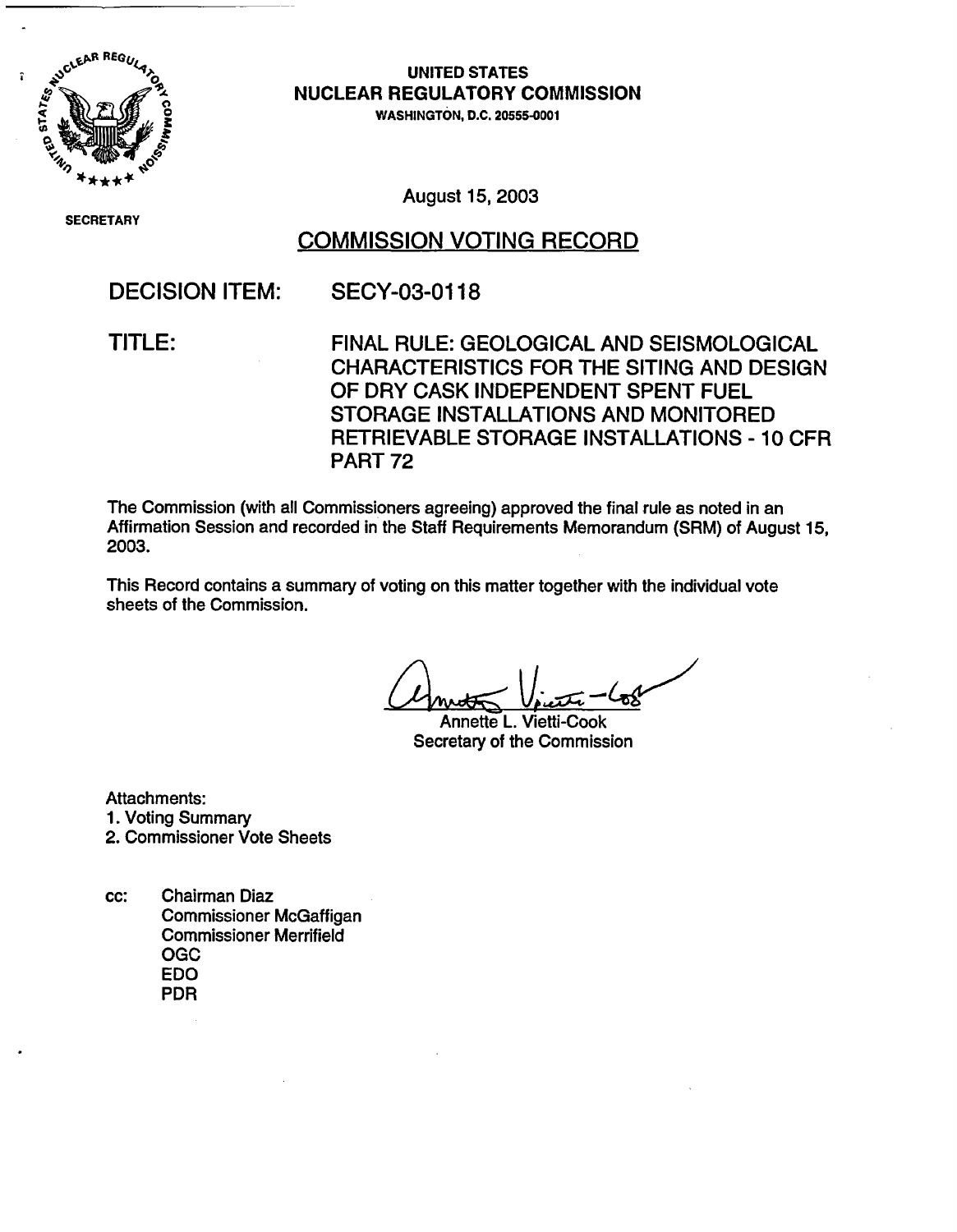## VOTING SUMMARY - SECY-03-0118

 $\bar{z}$ 

 $\ddot{\phantom{a}}$ 

 $\mathfrak{g}$ 

## RECORDED VOTES

|                           | <b>NOT</b><br>APRVD DISAPRVD ABSTAIN PARTICIP COMMENTS | <b>DATE</b> |
|---------------------------|--------------------------------------------------------|-------------|
| CHRM. DIAZ                | $\mathsf{X}$                                           | 8/11/03     |
| COMR. McGAFFIGAN X        |                                                        | 8/13/03     |
| <b>COMR. MERRIFIELD X</b> |                                                        | 7/29/03     |

## COMMENT RESOLUTION

In their vote sheets, all Commissioners approved the final rule as noted in an Affirmation Session and reflected in the SRM issued on August 15, 2003.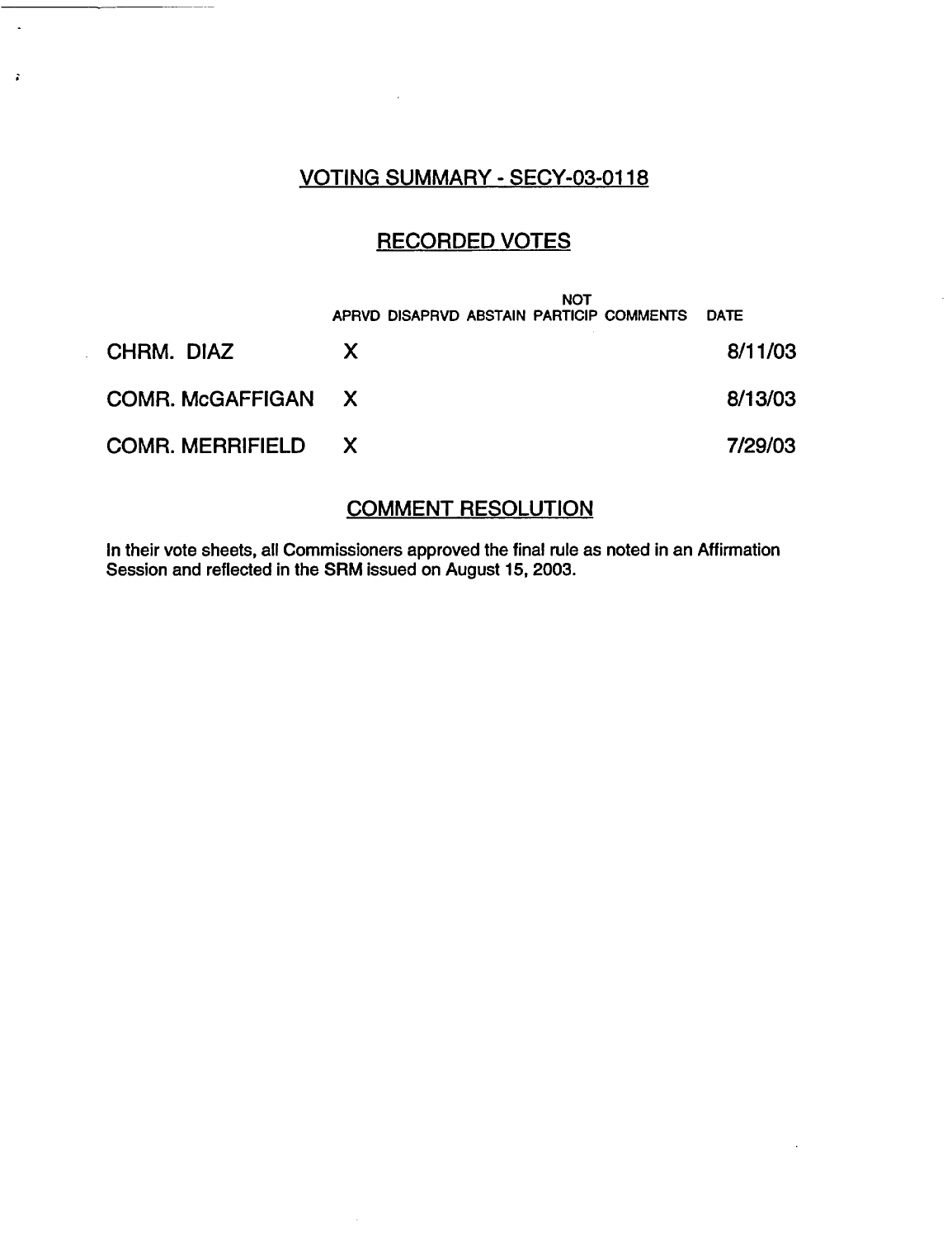### **AFFIRMATION ITEM**

#### **RESPONSE SHEET**

TO: Annette Vietti-Cook, Secretary

**CHAIRMAN DIAZ** FROM:

**SUBJECT:** SECY-03-0118 - FINAL RULE: GEOLOGICAL AND SEISMOLOGICAL CHARACTERISTICS FOR THE SITING AND DESIGN OF DRY CASK INDEPENDENT SPENT FUEL STORAGE INSTALLATIONS AND MONITORED RETRIEVABLE STORAGE INSTALLATIONS - 10 C FR PART 72

| Approved xx // Disapproved _____ | Abstain |
|----------------------------------|---------|
| Not Participating                |         |
| <b>COMMENTS:</b>                 |         |
|                                  |         |

**SIGN. DATE** Entered on "STARS" Yes **No**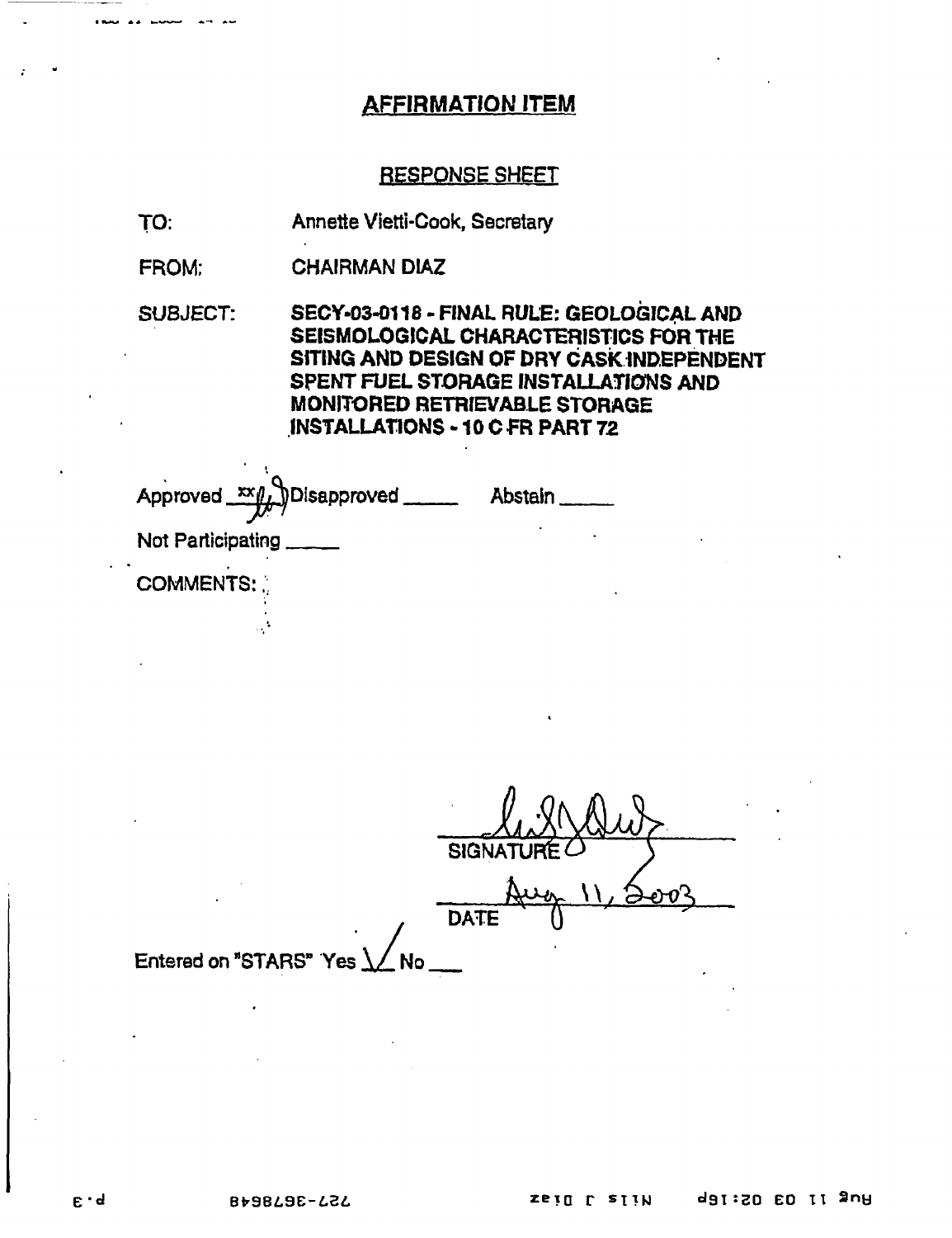# AFFIRMATION ITEM

### RESPONSE SHEET

- TO: Annette Vietti-Cook, Secretary
- FROM: COMMISSIONER MCGAFFIGAN
- SUBJECT: SECY-03-0118 FINAL RULE: GEOLOGICAL AND SEISMOLOGICAL CHARACTERISTICS FOR THE SITING AND DESIGN OF DRY CASK INDEPENDENT SPENT FUEL STORAGE INSTALLATIONS AND MONITORED RETRIEVABLE STORAGE INSTALLATIONS - 10 C FR PART 72

Approved X Disapproved Abstain

Not Participating \_\_\_\_\_\_

COMMENTS:

SIGNATURE  $13,2003$ **DATE U**

Entered on "STARS" Yes  $\times$  No \_\_